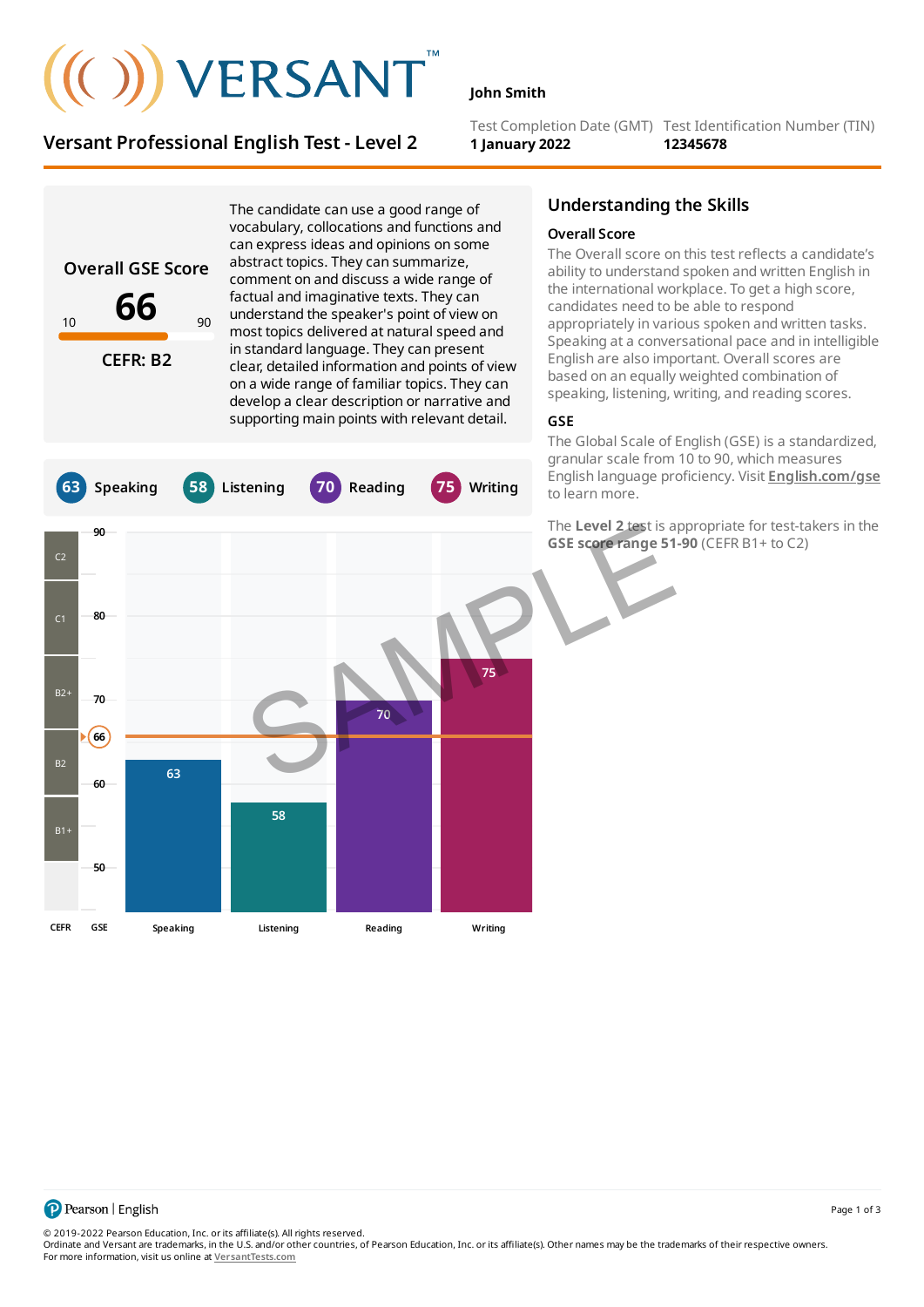## **Current Capabilities in Detail**

## **Speaking:**  $GSE: 63/90$  **CEFR: B2**

The candidate can generally communicate with accuracy on most topics and in most contexts. They may make errors when talking about very unfamiliar topics but these do not prevent understanding. They can contribute to a group conversation fluently and naturally, provided the topic is not too complex. They can perform a range of workrelated tasks such as discussing creative ideas for work-related projects, participating effectively in meetings, describing a product or service concisely, and giving clear instructions about solving job-related problems. They can give a clear, detailed spoken description of how to carry out a procedure.

## Tips to improve:

- Practice talking about an idea if the exact language is not known.
- Practice summarizing ideas by paraphrasing (repeating something using different words).
- Work on building vocabulary for effective participation in a discussion (e.g. phrases to gain time while thinking what to say), introducing a new topic/information, and developing a clear argument with supporting points and relevant examples.
- Learn and use grammar, which can help you form opinions about a future event (e.g. modal verbs).

## **Listening:**  $GSE: 58/90$  CEFR: **B1+**

The candidate can understand most TV programs on familiar topics, structured presentations within their own field, and classes and training courses on a range of topics (provided the content is simple). They can guess the meaning of unknown words from the context if the discussed topic is familiar. They can recognize examples and their relation to the idea they support. The cases and data and goodses on a range of optics.<br>
They can guess the meaning of unknown words from the specific<br>
familiar. They can recognize examples and their relation<br>
score is<br>
stated and understand what the speake

#### $Q$  Tips to improve:

- Listen to authentic materials at home (e.g. TV programs, presentations or discussions). Try to follow the speech (even if it is fast) and understand what the speaker(s) says.
- Try to recognize the difference between a range of views and opinions when listening to discussions.
- Practice guessing the meaning of new words from the context.
- Practice identifying different strategies that speakers use in a conversation or discussion (e.g. rhetorical questions, a joke, agreeing or disagreeing, offering an example or solutions).

## **Reading: GSE: 70/90** CEFR: **B2+**

The candidate can generally identify different styles, genres, and registers in written discourse. They can understand complex technical information such as operating instructions, specifications for familiar products and services. They can identify key information in a linguistically complex text (e.g. a scientific article, or a complex business report in their field) and guess what will come next in an unstructured text by using contextual, grammatical and lexical cues.

#### $Q$  Tips to improve:

- Practice guessing the meaning of unfamiliar words from the context in linguistically complex texts.
- Practice reading a variety of different text types (such as scientific articles and business reports), choosing texts that are longer and more complex.
- Practice scanning and synthesizing information from different sources.

#### **Speaking**

The Speaking score reflects the ability to communicate in a range of everyday and workplace situations. The score is based on the ability to produce fluent, intelligible speech by using appropriate stress, rhythm, and intonation as well as accurate or appropriate grammar.

**Understanding the Skills**

### **Listening**

The Listening score reflects the ability to understand main ideas and specific details from a range of everyday and workplace speech. The score is based on the ability to comprehend the meaning of English spoken at a normal conversational speed.

## **Reading**

The Reading score reflects the ability to understand written English texts on everyday and workplace topics. The score is based on the ability to operate at a functional speed to extract details and main ideas, infer the message, and construct meaning.



© 2019-2022 Pearson Education, Inc. or its affiliate(s). All rights reserved.

Ordinate and Versant are trademarks, in the U.S. and/or other countries, of Pearson Education, Inc. or its affiliate(s). Other names may be the trademarks of their respective owners. For more information, visit us online at **[VersantTests.com](https://www.versanttests.com/)**